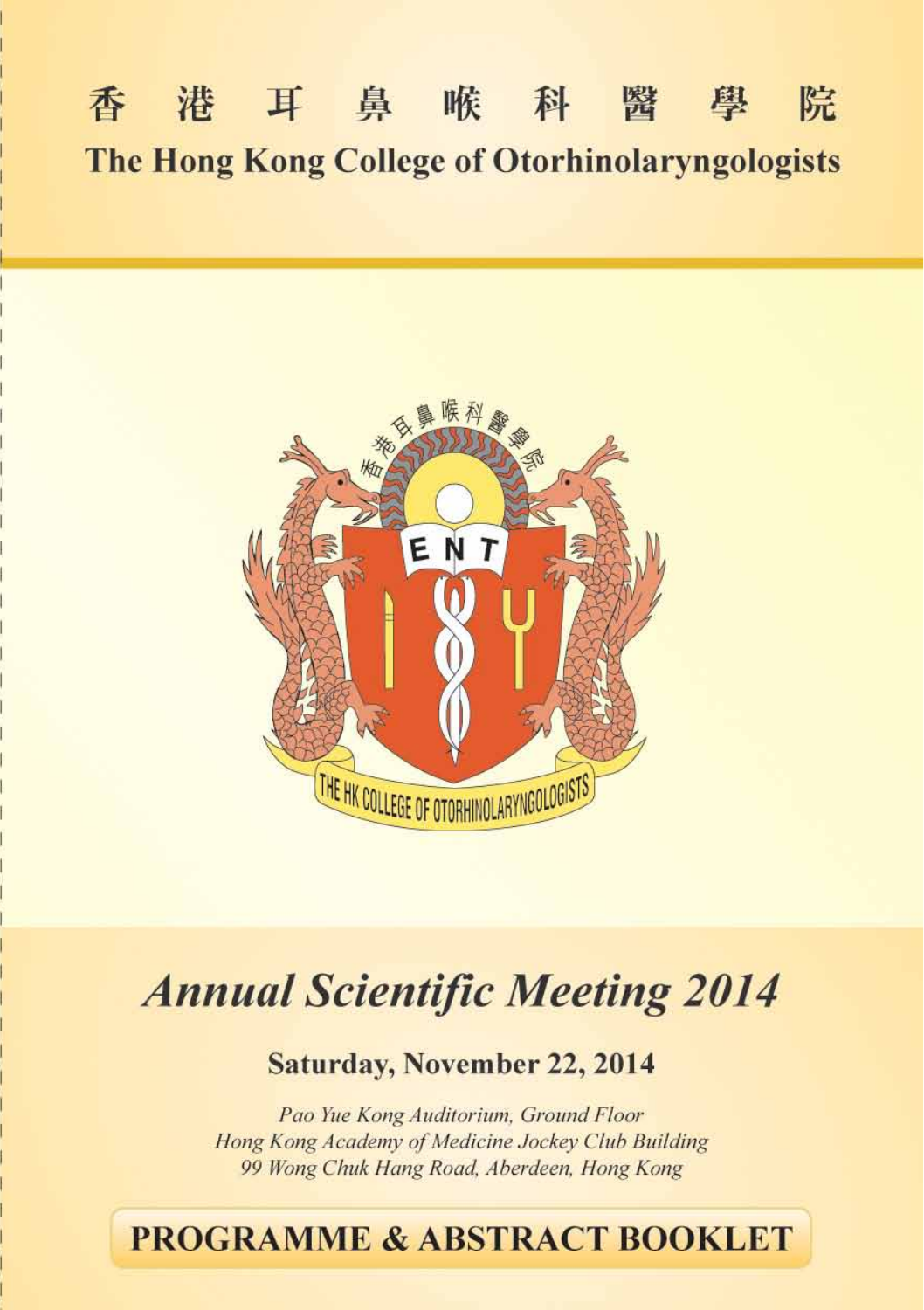

## **FAST ONSET** OF ALLERGIC RHINITIS **AND SKIN URTICARIA SYMPTOMS RELIEF WITH 27-HOUR HALF-LIFE'**

- $\mathcal C$  Non-sedating & drowsy<sup>2</sup>
- $\mathcal G$  No Interaction with food, juice or alcohol<sup>2,4,5,6</sup>
- $\mathcal C$  Convenient formulation for 6-month-old patients<sup>5</sup>

References

1. Bachert C, Maurer M. Safety and Efficacy of Dealoratadine in Subjects with Seasonal Allergic Rhinitis or Chronic Urticaria Results of Four Postmarketing Surveillance Studies 2. AERIUS\* Tablets Package Insert 3. F. Estate R. Simons, M.D. Drug Therapy Advances in H1 - Antihistamines 4. MMS Hong Kong Annual 23rd Edition 2012/2013 5. MIMS Hong Kong 2014 issue 2 : P347 6. Ban. eld et al. Clin Pharmacokinet 2002 : Dresser et al. Chin Pharmac Ther 2005 : Glasse et Chin Pharm Ther 2007

力斯"

**ERIUS™** 



**Ca MSD AERIUS®** 

 $0.5 \,\mathrm{mag/ml}$ .<br>Diskografie 60 ml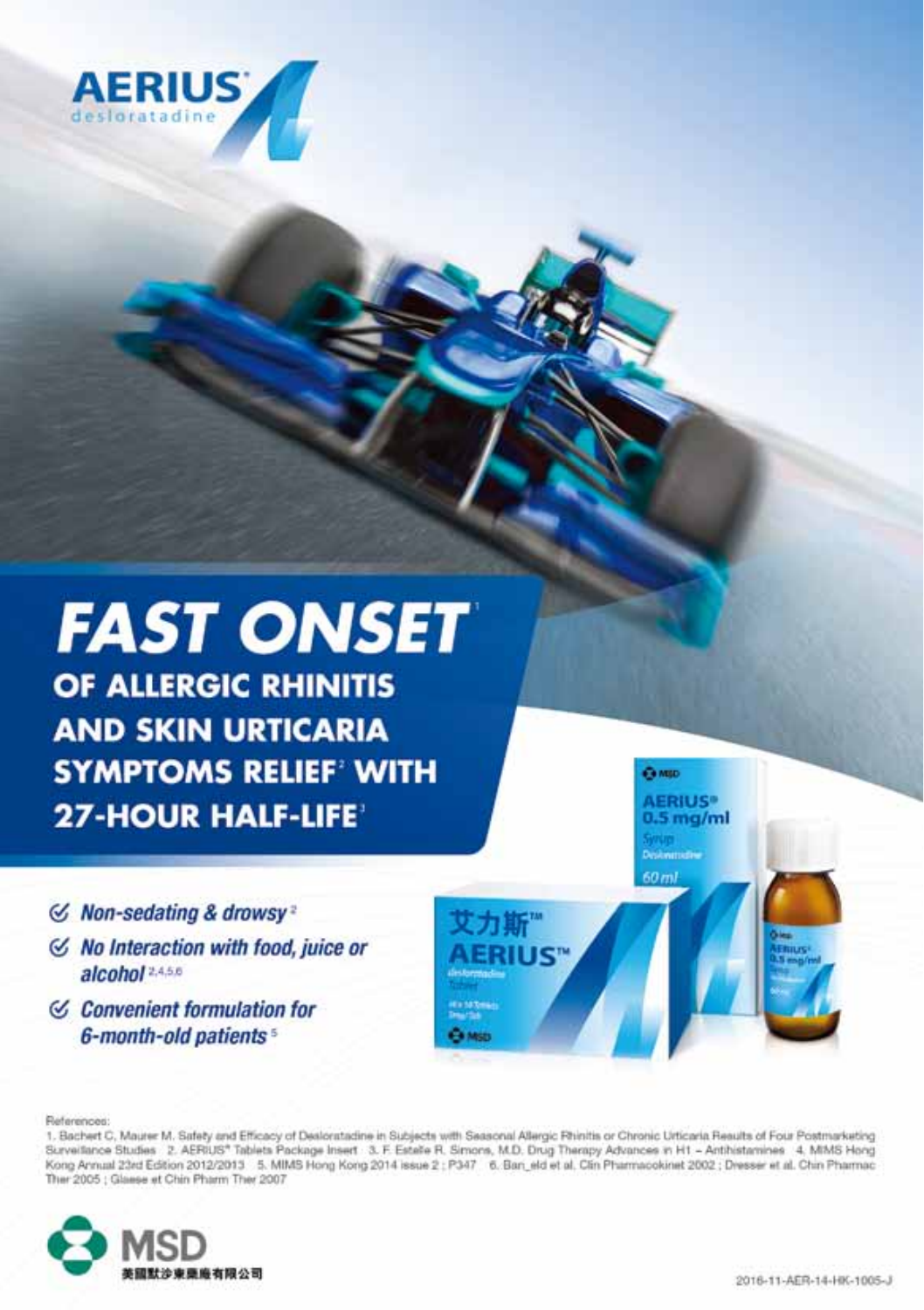### **THE HONG KONG COLLEGE OF OTORHINOLARYNGOLOGISTS**

### **PROGRAMME**



### **13:00 - 17:15 ANNUAL SCIENTIFIC MEETING**

| $12:30 - 13:00$ | Registration                                          |                                                                                                                                                                                                                                                                             |                |  |
|-----------------|-------------------------------------------------------|-----------------------------------------------------------------------------------------------------------------------------------------------------------------------------------------------------------------------------------------------------------------------------|----------------|--|
| $13:00 - 16:00$ | <b>Trainee Research Presentation Competition 2014</b> |                                                                                                                                                                                                                                                                             |                |  |
|                 | $13:00 - 13:15$                                       | <b>Predicting factors for successful clinical outcome</b><br>after radiofrequency ablation (RFA) of inferior<br><i>turbinates</i><br>Dr Cole Ho-Yin CHAN<br>ENT, Kowloon West Cluster, Hospital Authority                                                                   | $\mathbf{A}1$  |  |
|                 | $13:20 - 13:35$                                       | Dexamethasone eardrop with grommet placement<br>vs intratympanic steroid injection for patient with<br>sudden sensorineural hearing loss: A randomized<br>prospective clinical trial<br>Dr Wai-Tsz CHANG<br><b>ENT, New Territories East Cluster,</b><br>Hospital Authority | A2             |  |
|                 | $13:40 - 13:55$                                       | The Role of Narrow Band Imaging In Diagnosis<br>of Nasopharyngeal Carcinoma<br>Dr Terrie Dick-Wai HO<br>ENT, Kowloon West Cluster, Hospital Authority                                                                                                                       | A <sub>3</sub> |  |
|                 | $14:00 - 14:15$                                       | <b>Second Primary Tumor Incidence, Risk Factors</b><br>and Survival in Head and Neck Squamous Cell<br>Carcinoma<br>Dr Ka-Lun IP<br><b>ENT, New Territories West Cluster,</b><br>Hospital Authority                                                                          | $\mathbf{A4}$  |  |
|                 | $14:20 - 14:35$                                       | Hypocalcaemia in total laryngectomees<br>Dr Calvin Chee-Fung LAI<br>ENT, Hong Kong West Cluster, Hospital Authority                                                                                                                                                         | A <sub>5</sub> |  |

**14:40 – 15:00 TEA BREAK**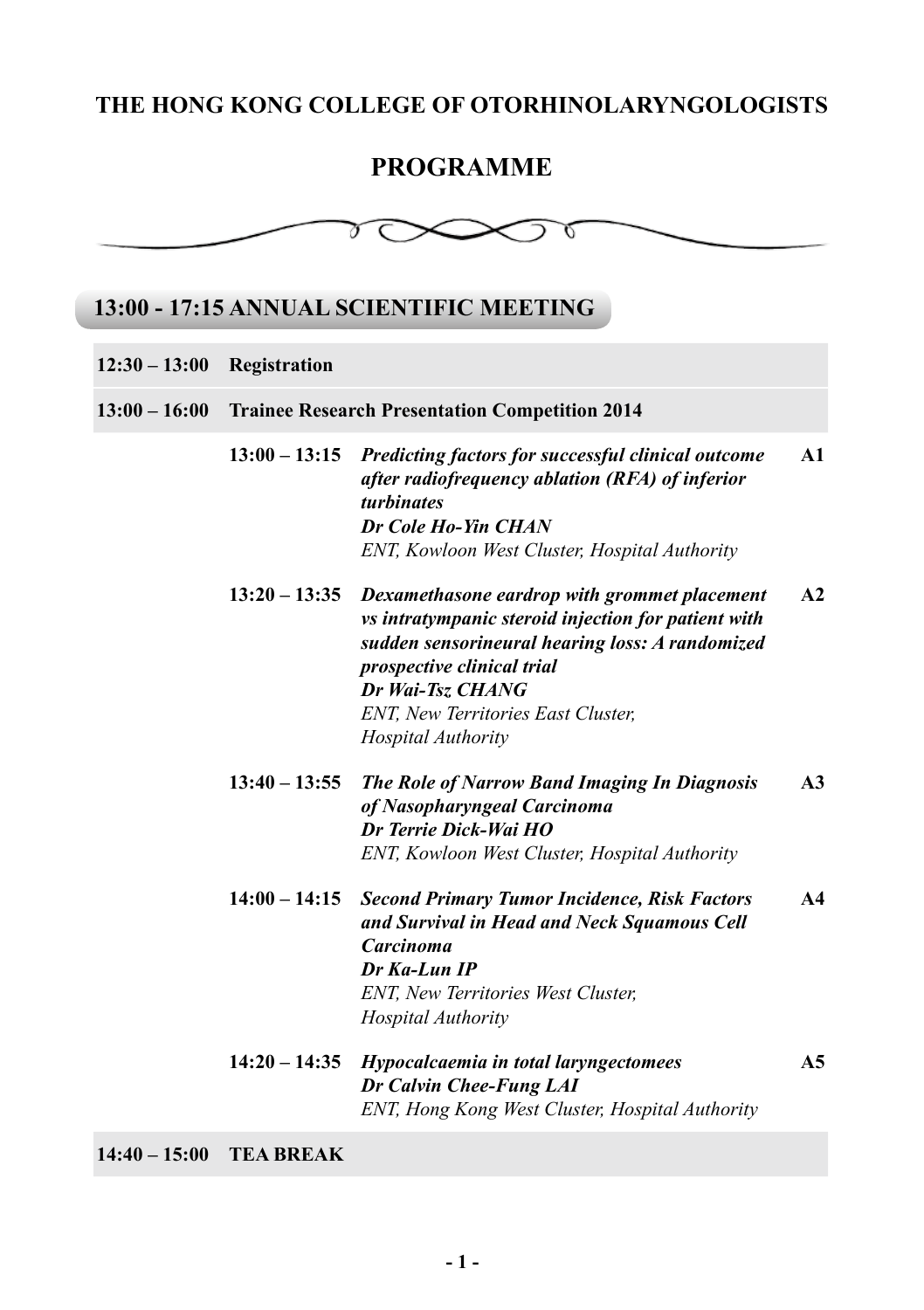| 15:00 – 15:15 Tinnitus after Translabyrinthine Vestibular | A6 |
|-----------------------------------------------------------|----|
| <b>Schwannoma Excision</b>                                |    |
| Dr Leah Lai LAU                                           |    |
| ENT, Hong Kong West Cluster, Hospital Authority           |    |

- **15:20 15:35** *Risk factor for Nasal polyposis in asthma patients Dr Julian Kay-Chung YAU ENT, Kowloon West Cluster, Hospital Authority*  **A7**
- **15:40 15:55** *Intratympanic steroid injection for sudden sensorineural hearing loss: comparison of 2 regimens Dr Sylvia Suet-Ying YU ENT, Hong Kong West Cluster, Hospital Authority*  **A8**
- **16:00 16:15** *Presentation by the winner of Thomas Cheung Fund 2013 Dr Sylvia Suet-Ying YU ENT, Hong Kong West Cluster, Hospital Authority*
- **16:15 16:45 TEA BREAK**

**16:45 – 17:15 CME Lecture** 

*"Building an Anterior Skull Base Team"*

|          | <b>Guest Speaker</b> Mr John HILL<br>Consultant Otolaryngologist and<br>Skull Base Surgeon<br>Newcastle upon Tyne, United Kingdom                                                                                                    |
|----------|--------------------------------------------------------------------------------------------------------------------------------------------------------------------------------------------------------------------------------------|
| Chairman | Dr Victor ABDULLAH<br>Consultant and Cluster Chief of Service<br>Dept. of Otorhinolaryngology, Head & Neck Surgery<br>Kowloon East Cluster, Hospital Authority<br>Censor-in-Chief<br>The Hong Kong College of Otorhinolaryngologists |

#### **17:15 End of Programme**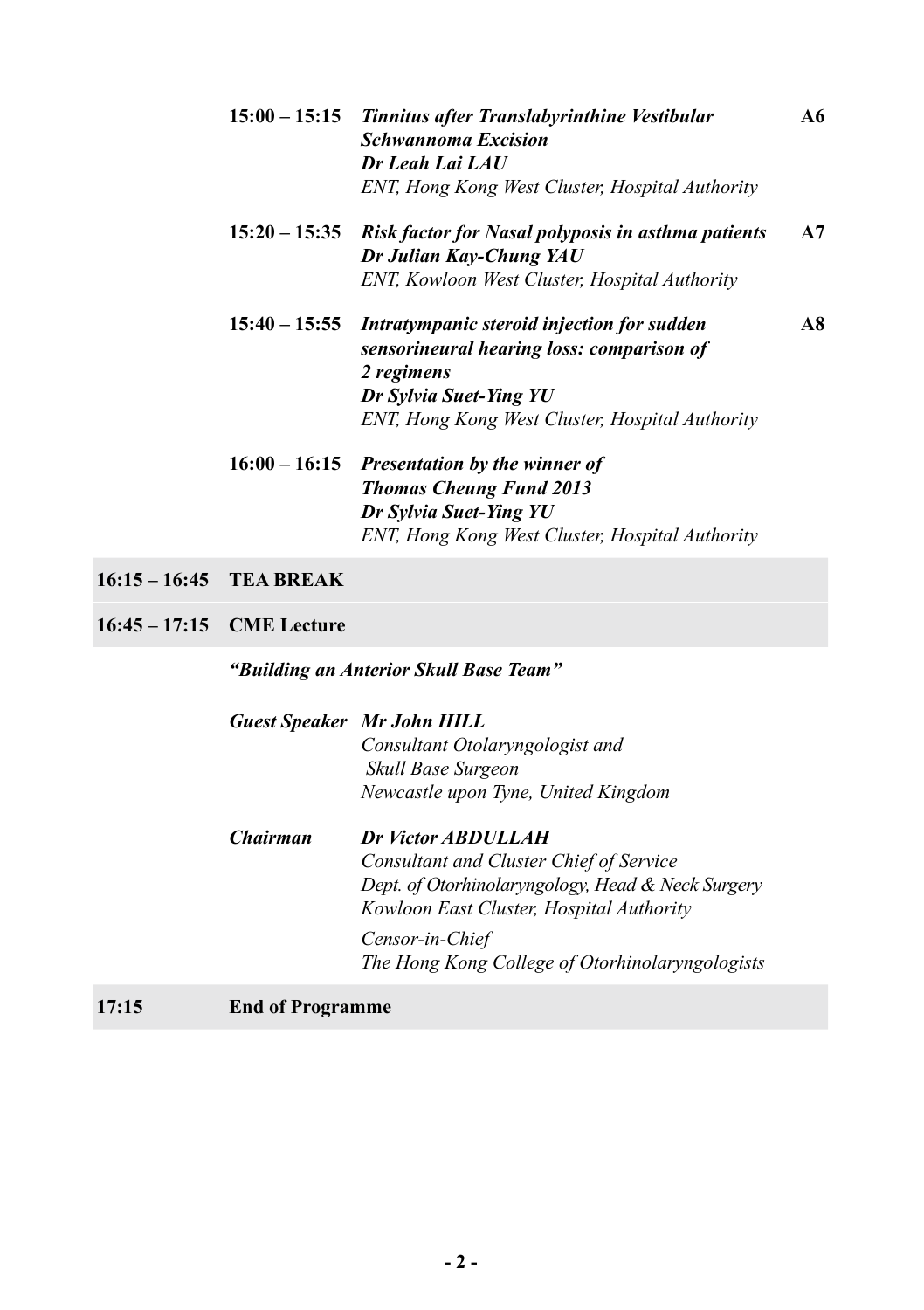## **Board of Adjudicators (2014)**

ц **Chief Adjudicator Dr Kai-Bun FUNG** *Past President The Hong Kong College of Otorhinolaryngologists* **Local Adjudicators Dr Hou-Ming CHONG** *Consultant and Chief of Service Department of ENT Kowloon Central Cluster* **Dr Shun-Kit CHOW** *Past President The Hong Kong College of Otorhinolaryngologists*  **Dr Alfred Tai-Yiu LAM** *Past President The Hong Kong Society of Otorhinolaryngology, Head & Neck Surgery* **Dr Herman Man-Kai TANG**  *Past President The Hong Kong Society of Otorhinolaryngology, Head & Neck Surgery* **Dr Buddy Yat-Kiu WONG** *Past President The Hong Kong Society of Otorhinolaryngology, Head & Neck Surgery* **External Adjudicators Mr John HILL**

*Consultant Otolaryngologist and Skull Base Surgeon Newcastle upon Tyne, United Kingdom*

**Mr Derek SKINNER** *Consultant ENT Surgeon Nuffield Health Shrewsbury Hospital*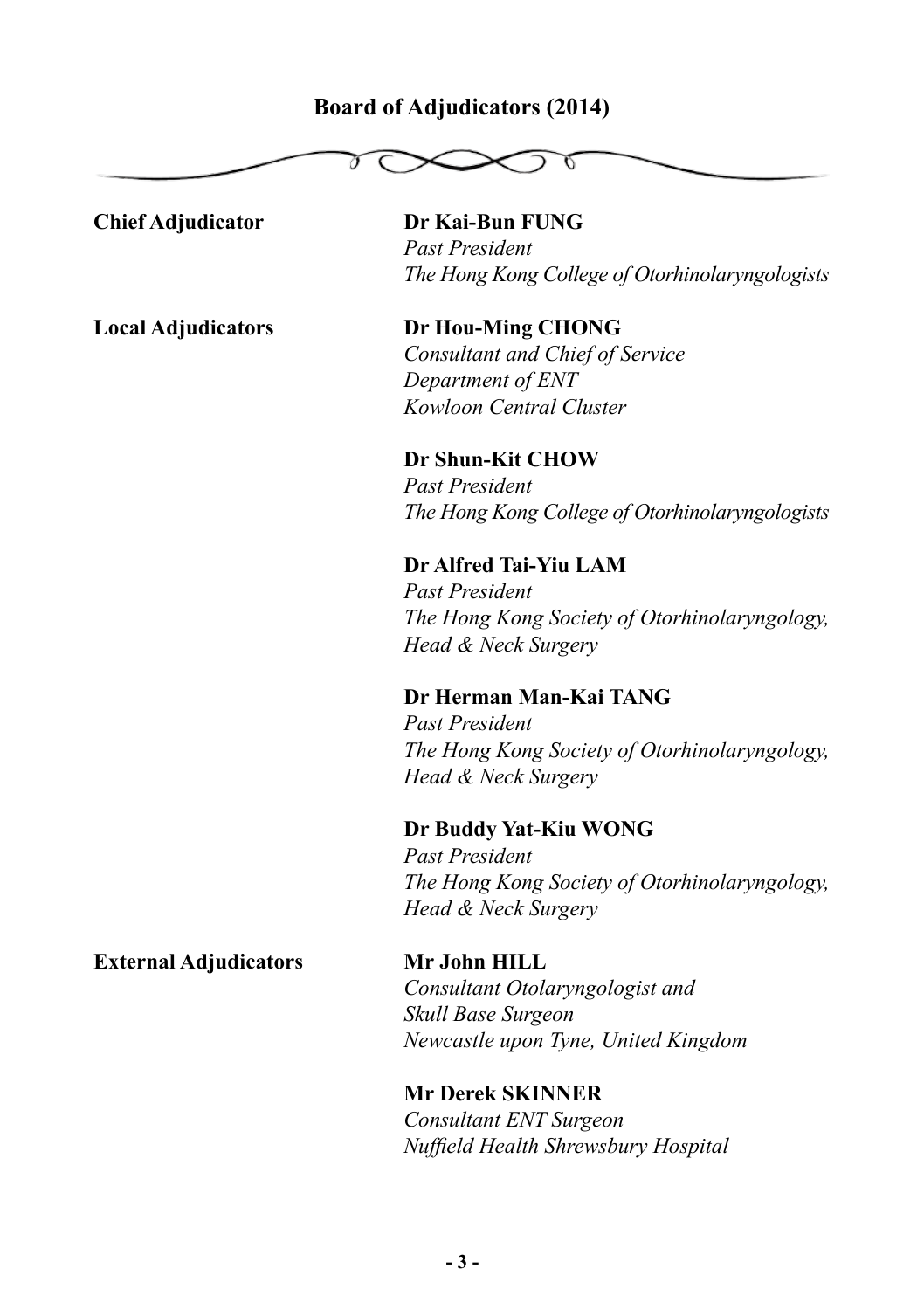### **Predicting factors for successful clinical outcome after radiofrequency ablation (RFA) of inferior turbinates**

### **Dr Cole Ho-Yin CHAN**

*ENT, Kowloon West Cluster, Hospital Authority* 

### **Background:**

**A1** 

Radiofrequency ablation (RFA) is a relatively new method for the reduction of submucosal tissue. The overall reduction and stiffening of the treated area and partial resorption of scar tissue eventually improve nasal obstruction symptom. Some patients had significant improvement in nasal obstruction after RFA inferior turbinates while some did not. The aim of the study is to determine the factors which can predict the successful clinical outcome after radiofrequency ablation (RFA) of inferior turbinate.

### **Method:**

This study was a prospective non-randomised unblinded clinical trial. Patients aged over 18 suffered from nasal obstruction and planned for radiofrequency ablation of inferior turbinates in Yan Chai Hospital from 1 July 2012 to 31 December 2013 were recruited. Pre-operative questionnaire and assessment, including visual analog score (VAS) and acoustic rhinometry (AR) before and after application of afrin was performed 2 weeks before RFA. All patients had standard procedure of RFA inferior turbinates performed with identical post-operative management. Nasal obstruction was evaluated post-operatively with VAS at 4th, 8th, 12th and 26th weeks after RFA and acoustic rhinometry at 8th weeks after RFA.

#### **Outcome measures:**

Correlation between acoustic rhinometry findings and visual analog score before and after nasal decongestant pre-operatively and after radiofrequency ablation of inferior turbinates.

### **Results:**

The study group included 31 (16 men and 15 women; minimum age, 18 years; maximum age, 64 years; mean age 37 years) patients suffering from nasal obstruction. VAS showed a significant decrease after afrin spray and RFA inferior turbinates up to 26 weeks postoperatively  $(p<0.01)$ . Post-operative VAS showed no significant difference from VAS after afrin spray (p>0.1). In addition, early postoperative VAS had significant positive correlation with pre-operative VAS and post-afrin VAS. Patients with significant improvement in nasal obstruction after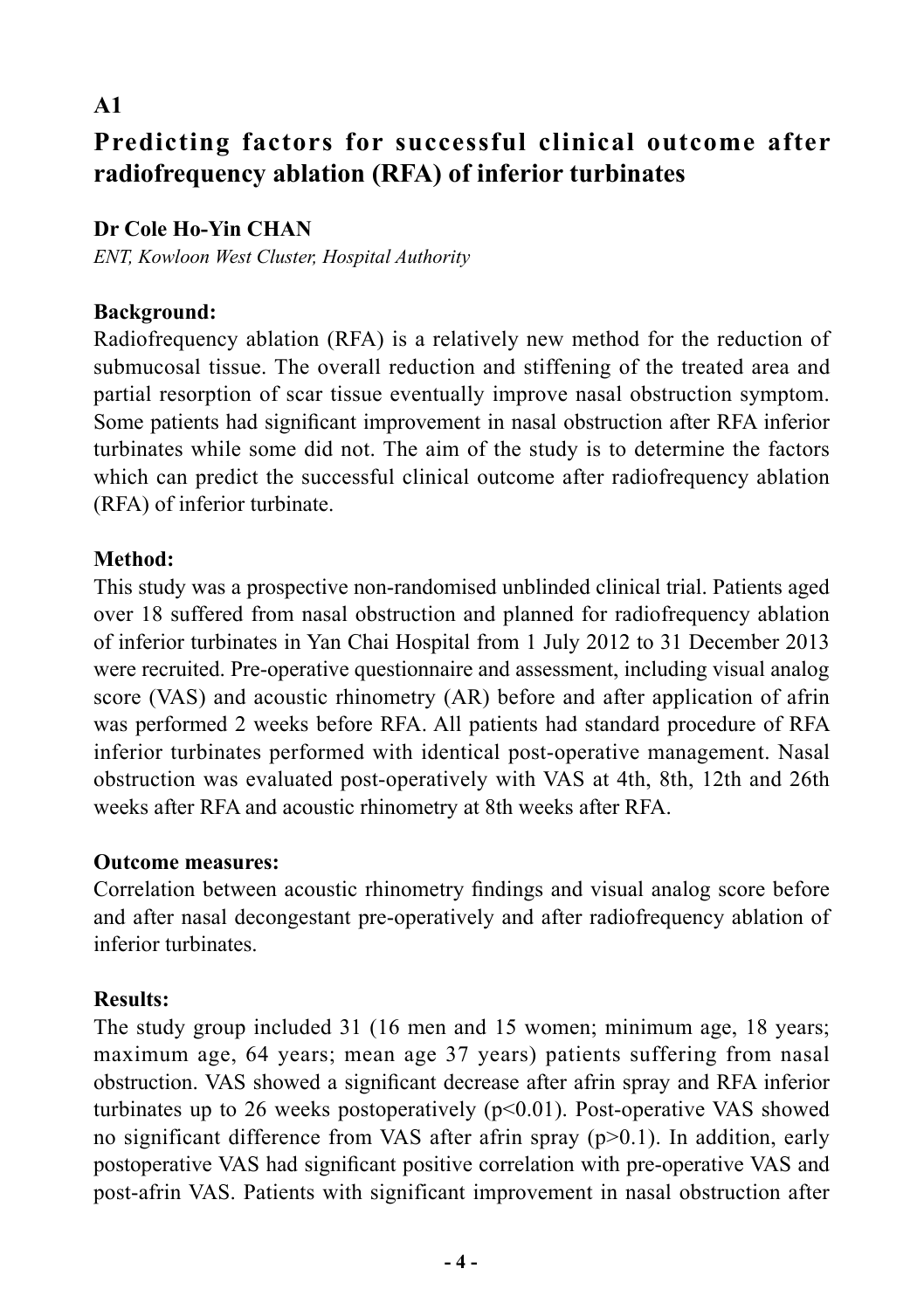afrin has significantly lower VAS  $(p=0.05)$  at early postoperative period but no significant difference from 8th week onwards (p>0.1). History of smoking, atopic diseases and skin prick test result did not significantly correlate with the success of RFA inferior turbinates. Total minimal cross-sectional area (MCA) and volume increased significantly after afrin spray and RFA ( $p \le 0.001$ ). However, there is no correlation between acoustic rhinometry findings and visual analog score  $(p>0.1)$ .

#### **Conclusion:**

Radiofrequency ablation of inferior turbinates is an effective procedure to improve the nasal obstruction symptom as shown in both subjective and objective assessments. Late postoperative outcome after 8th week had no significant correlation with preoperative and post-afrin obstruction symptom. VAS after afrin spray is not useful to predict the long term outcome after RFA inferior turbinates. On the other hand, acoustic rhinometry is not useful to predict the improvement in nasal obstruction after RFA inferior turbiantes.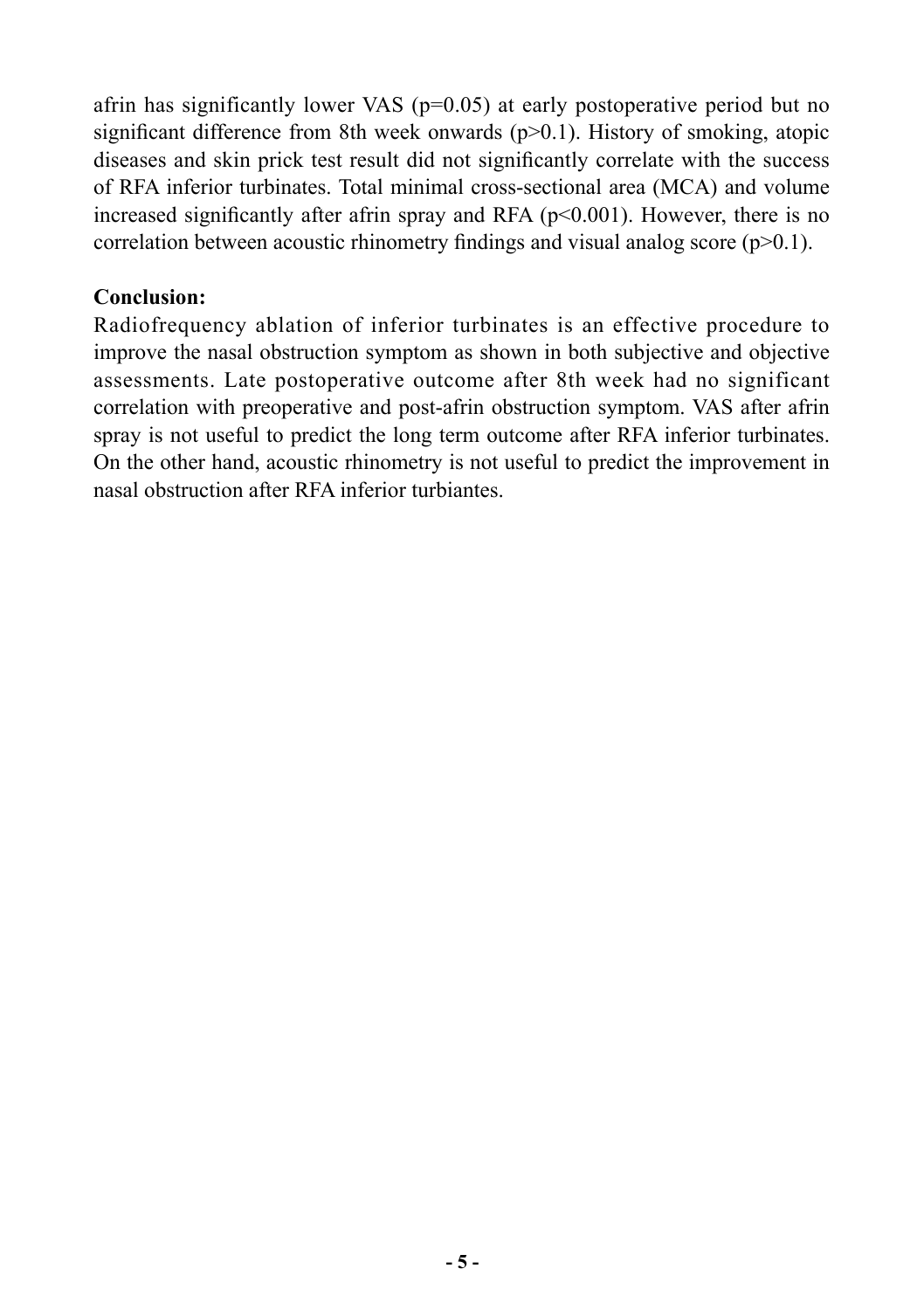### **Dexamethasone eardrop with grommet placement vs intratympanic steroid injection for patient with sudden sensorineural hearing loss: A randomized prospective clinical trial**

### **Dr Wai-Tsz CHANG**

*ENT, New Territories East Cluster, Hospital Authority*

### **Objective:**

The purpose of this study was to compare different means of intratympanic steroid delivery in the treatment of patient with idiopathic sudden sensorineural hearing loss.

### **Study Design:**

Prospective, multi-centered, randomized controlled trial.

### **Subject and Methods:**

Forty-four patients who met the inclusion criteria for idiopathic sudden sensorineural hearing loss who failed or contra-indicated for oral steroid were included in this study. Patients were randomly divided into 2 groups according to delivery methods: group A received 4 sections of intratympanic dexamethasone injection and group B receive grommet placement with dexamethasone delivery followed by 3 sections of dexamethasone ear drop application. Self-administered paper-based questionnaires were filled to measure subjective pain scores; vertigo; anxiety and overall satisfaction immediately after each procedure. Hearing threshold was measured with pure tone audiogram in the follow up.

### **Results:**

There was no statistical significance detected in hearing threshold improvement between both groups (P=0.94). The grommet placement followed by dexamethasone eardrop application demonstrated significant difference in shorter waiting time (20 min in Grommet group vs 52 min in injection group; P<0.01); less pain (pain score 1.5 in grommet group vs 2.6 in injection group;  $P<0.05$ ); and better overall satisfaction (1.7 in Grommet group vs 2.8 in injection group; P<0.05). Intra-tympanic injection group spends four times higher administrative cost that the grommet group.

### **Conclusion:**

Grommet placement followed by dexamethasone eardrop application is a good alternative for patient indicated for intra-tympanic steroid with less administrative cost, shorter waiting time, less pain and more satisfaction.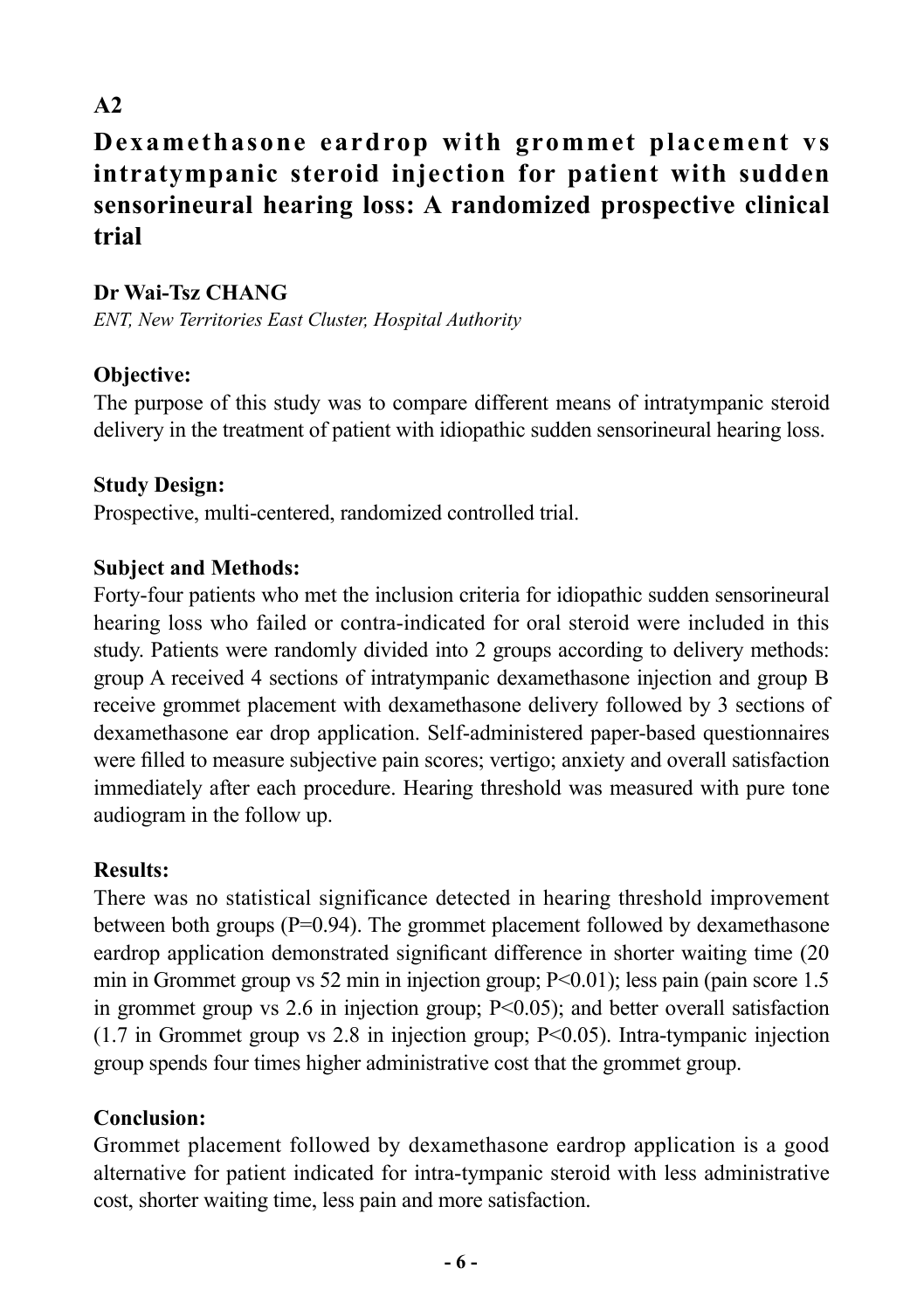### **The Role of Narrow Band Imaging In Diagnosis of Nasopharyngeal Carcinoma**

### **Dr Terrie Dick-Wai HO**

*ENT, Kowloon West Cluster, Hospital Authority* 

### **Objective:**

To compare the accuracy between conventional white-light imaging (WL) and narrow-band imaging (NBI) nasoendoscopy, in diagnosing nasopharyngeal carcinoma (NPC).

**Design:** Prospective study

#### **Setting:**

Kowloon West Cluster Hospitals

#### **Patient Selection:**

During the period 01 January to 31 December 2013, 76 patients who were considered high risks of having NPC were recruited. All patients were subjected to endoscopic examination with a video system, utilizing both the WL and NBI mode during the same session

#### **Outcome measure:**

Nasopharyngeal lesions were classified into either 'benign.'or 'malignant' and the diagnostic accuracy of the two modes of endoscopy are compared with the pathological results.

### **Adverse events:**

Nil

### **Results:**

A total of 76 patients had at least one biopsy from the nasopharynx, depending on the location of lesions. The sensitivity (WL 90.9% vs NBI 90.9%) and negative predictive value (WL 98.3% vs NBI 98.3%) of the two tests were the same. The specificity of WL (92.3%) was slightly lower than NBI (93.8%) but the difference is not statistically significant. The positive predictive value of NBI (71.4%) was higher than WL (66.7%)

### **Conclusion:**

Narrow band imaging conveys marginal benefit in terms of its higher positive predictive value, when compared to conventional white light imaging. However, its superiority in diagnosis of nasopharyngeal carcinoma in high risk group patients is not well demonstrated in this study.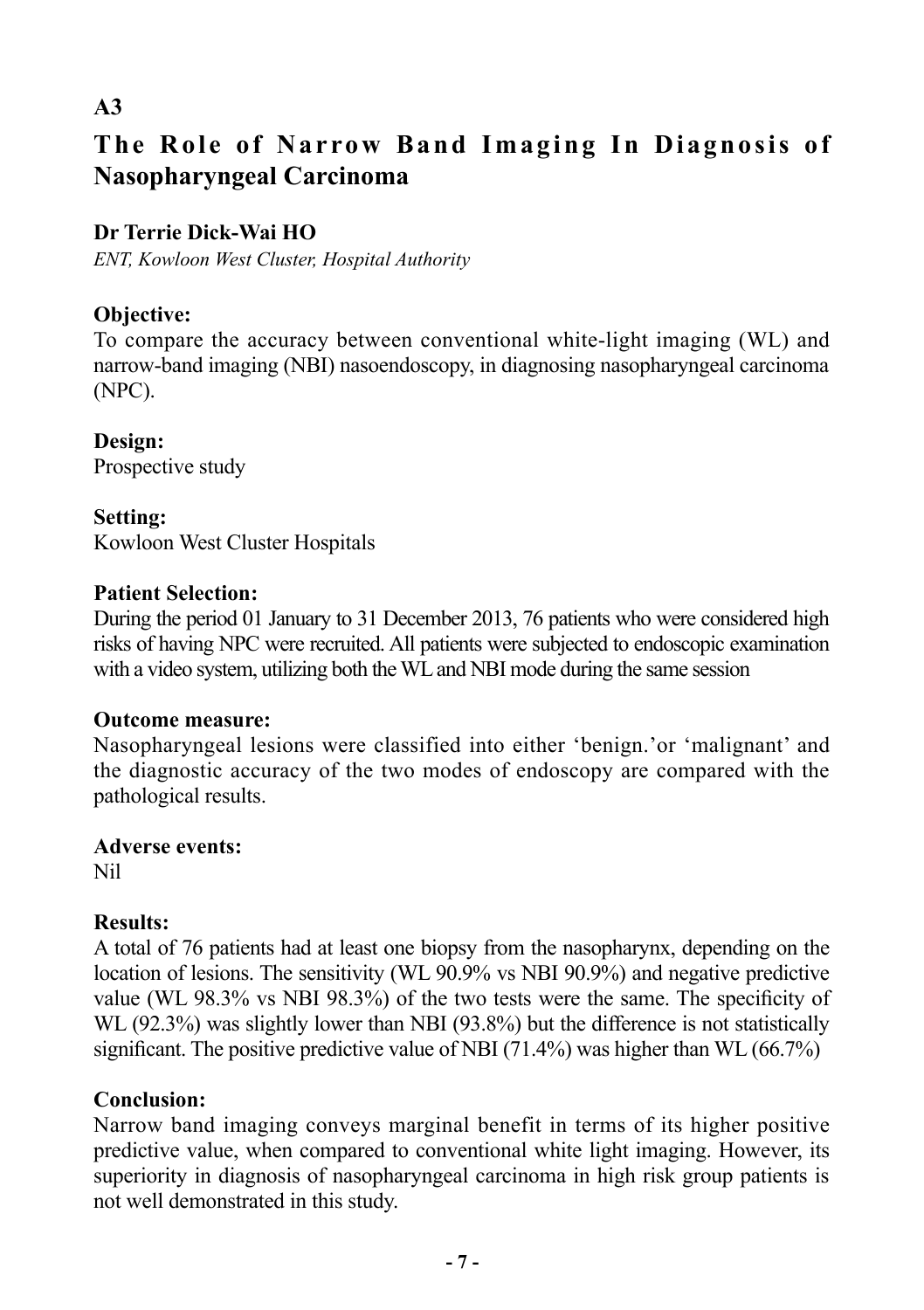### **Second Primary Tumor Incidence, Risk Factors and Survival in Head and Neck Squamous Cell Carcinoma**

### **Dr Ka-Lun IP**

*ENT, New Territories West Cluster, Hospital Authority*

### **Objective:**

Second primary tumors (SPT) are not uncommon in patients with head and neck squamous cell carcinoma (HNSCC). This study aimed to evaluate prevalence, risk factors for SPT occurrence and overall survival in these patients in Tuen Mun Hospital

### **Study Design:**

A retrospective cohort study

### **Subjects:**

Patients with HNSCC diagnosed in 2011-2013. Recurrence, History of previous malignancy and those not treated in Tuen Mun Hospital were excluded from the study.

### **Method:**

Binary Logistic Regression was utilized to determine risk factors of SPT occurrence. Kaplan Meier Method was utilized to evaluate the overall survival of the patients

### **Result:**

152 subjects were included in this study. Incidence of SPT was 13%. Synchronous tumor was 10% and metachronous tumor was  $3\%$ . Old age ( $\geq$ =65) was the only risk factor associated with SPT occurrence (P=0.002). Hypopharynx SCC patient with SPT was shown a significant decrease in the survival rate  $(P=0.04)$ .

### **Conclusion:**

Hypopharynx SCC patients with age >=65 years need closely surveillance for the development of SPT.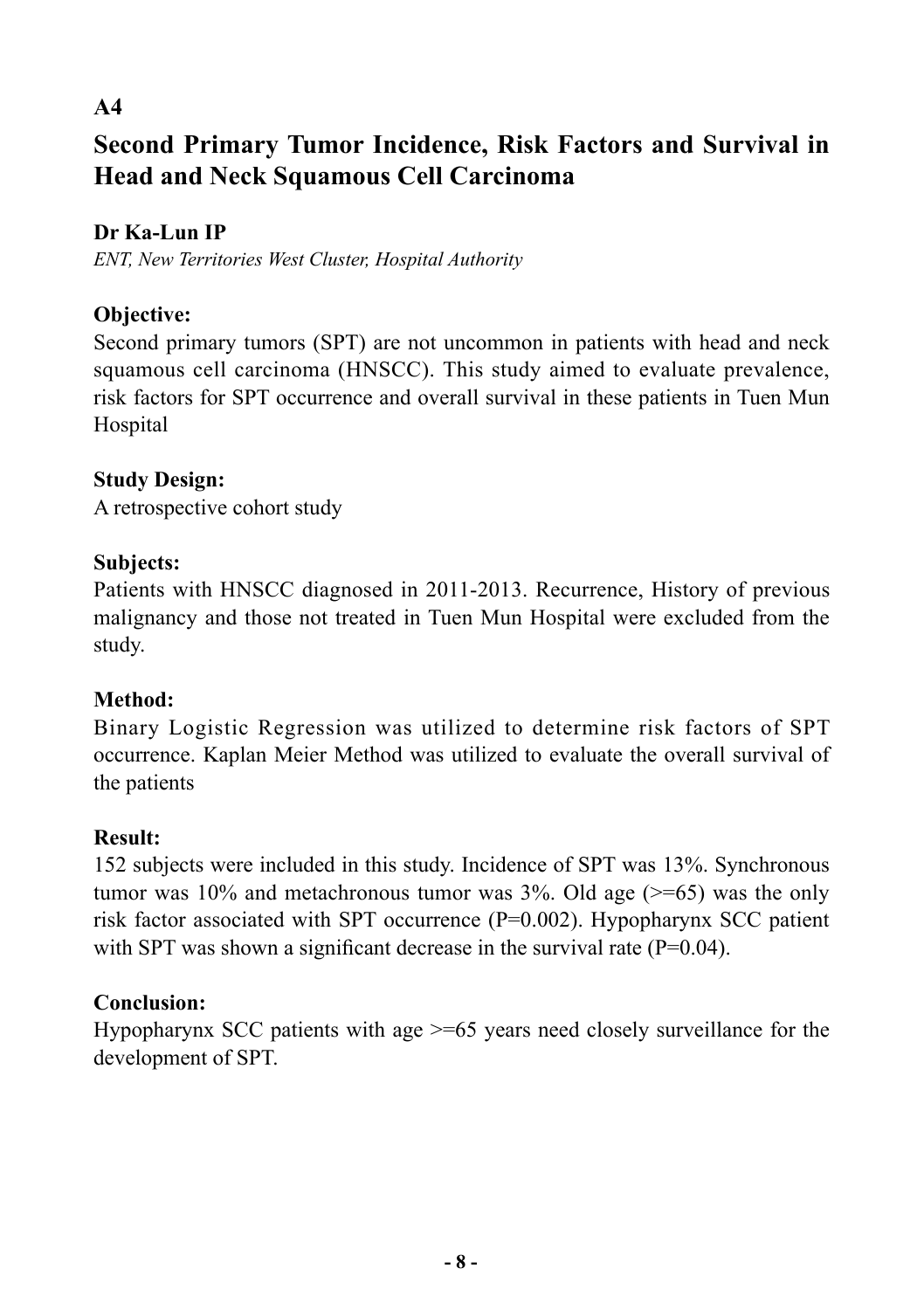### **A5 Hypocalcaemia in total laryngectomees**

### **Dr Calvin Chee-Fung LAI**

*ENT, Hong Kong West Cluster, Hospital Authority*

### **Background:**

Hypocalcaemia is a common clinical and laboratory finding after total laryngectomies. The objective of this study was to evaluate the incidence of hypocalcaemia in post-total laryngectomy patients and determine the associated risks factors.

### **Methods:**

A retrospective review of 74 patients with total laryngectomies performed in the past 5 years between 2009- 2013 at our institution. Biochemical hypocalcaemia was defined as having an adjusted Calcium level below reference range of the laboratory and significant hypocalcaemia as adjusted Calcium level  $\leq 2.0$  mmol/ L. Time points of Calcium level studied were divided into 3 groups: immediate, within 48 hours after surgery; interval, by the end of 1st week post-op and longterm, at least 6 months after surgery. Risks factors, in particular, primary site of tumour, extent of resection (inclusion of partial or total pharyngectomy), extent of thyroidectomy (preserved, hemi- or total thyroidectomy), extent of neck dissection (uni- or bilateral, selective or radical), previous radiotherapy were studied.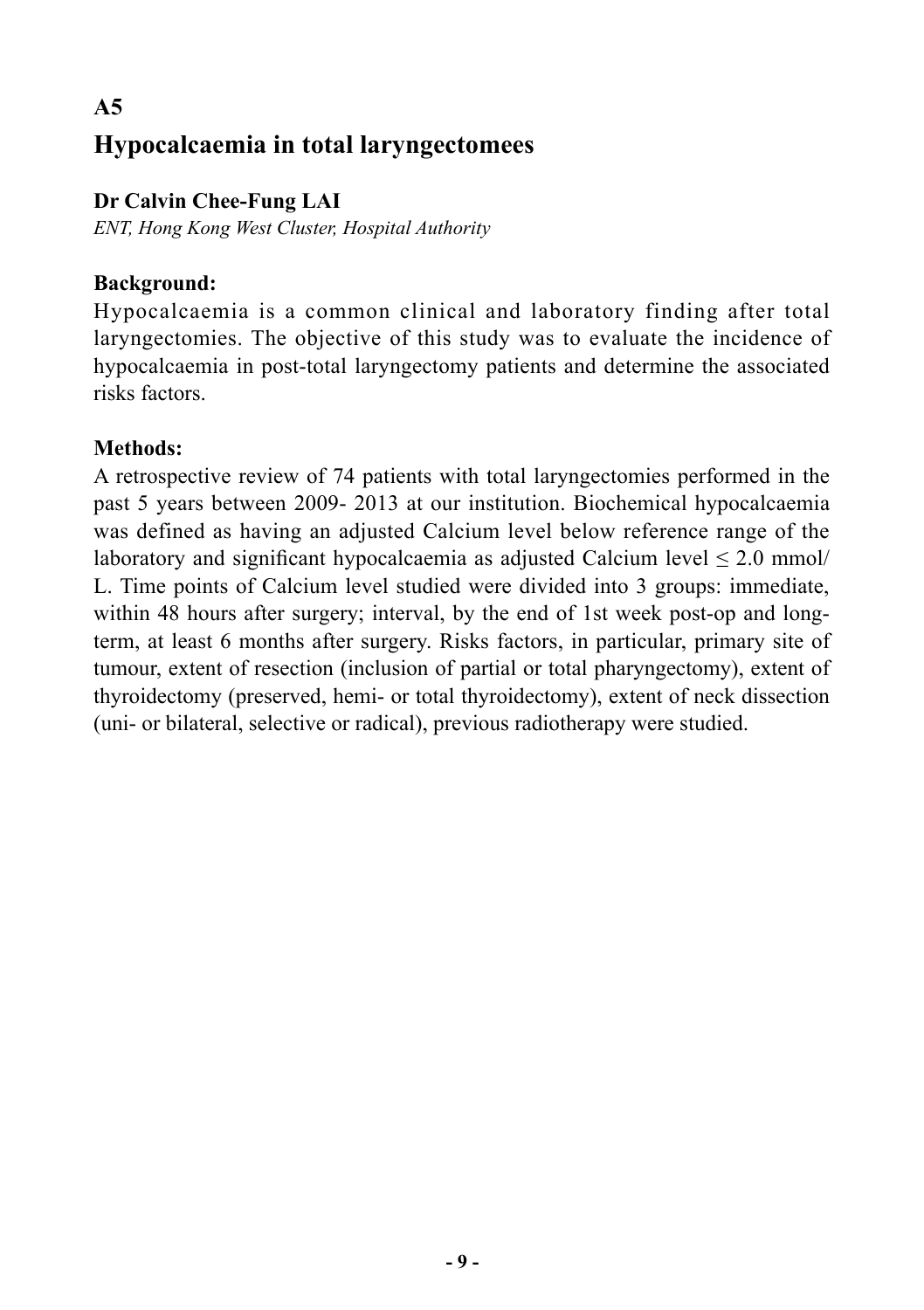### **Tinnitus after Translabyrinthine Vestibular Schwannoma Excision**

#### **Dr Leah Lai LAU**

**A6** 

*ENT, Hong Kong West Cluster, Hospital Authority* 

Tinnitus is a common symptom in patients with vestibular schwannoma. Tinnitus after surgical excision may have a profound effect on the patient's quality of life. The aim of this study is to determine and evaluate the changes in tinnitus in patients who underwent translabyrinthine excision of vestibular schwannoma.

Patients who received translabyrinthine excision of vestibular schwannoma between 2009 and 2014 were included in this retrospective study. Preoperative and postoperative state of tinnitus were measured using the Tinnitus Handicap Inventory (THI) and Visual Analogue Scale (VAS) scores. The differences in Tinnitus Handicap Inventory (THI) and Visual Analogue Scale (VAS) scores were analyzed. The result of the study is presented and can be used during preoperative patient counseling.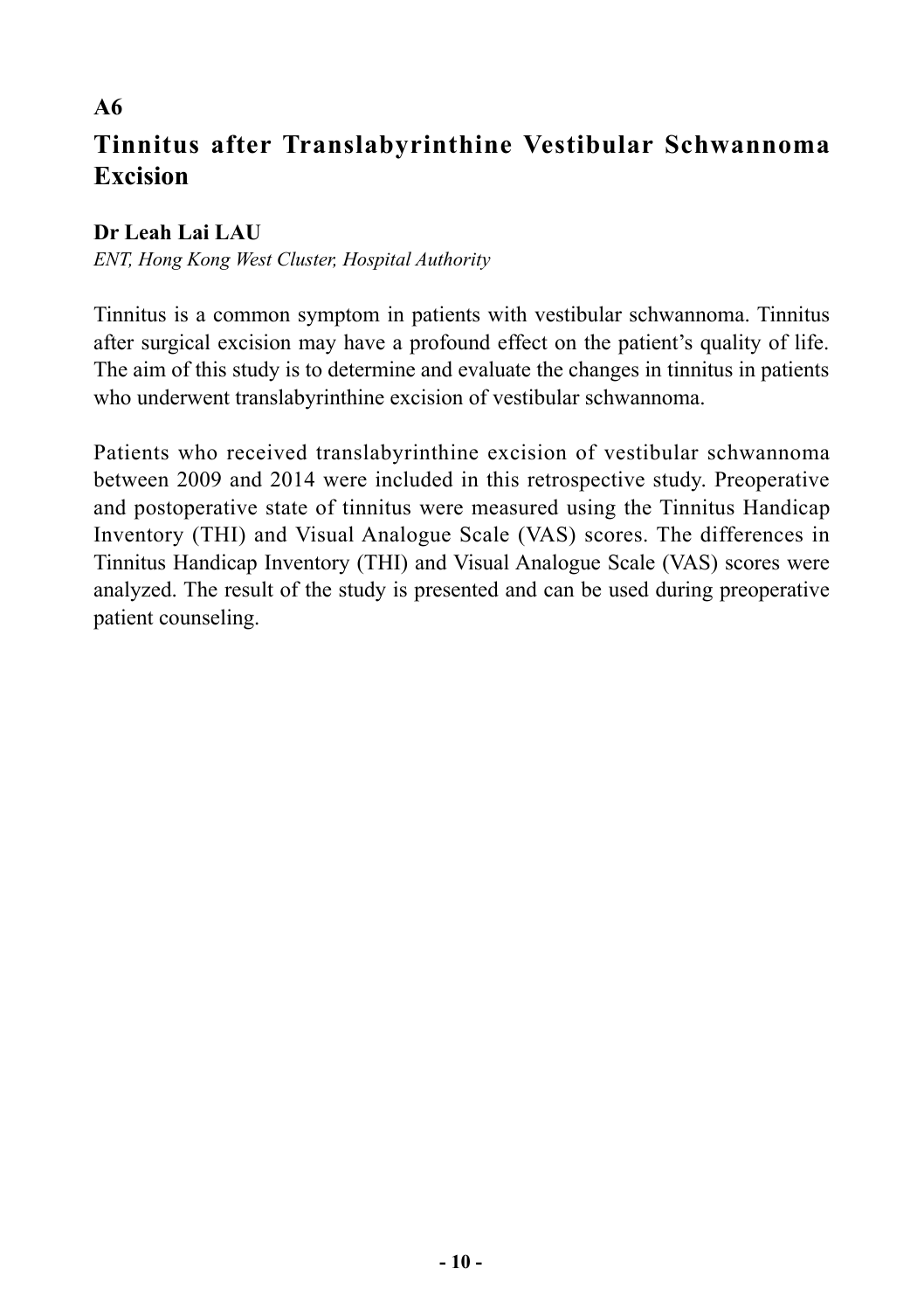### **A7 Risk factor for nasal polyposis in asthma patients**

### **Dr Yau Kay Chung Julian**

*ENT, Kowloon West Cluster, Hospital Authority*

### **Introduction:**

Nasal polyp occurs in 1-4% of the general population and incident is even higher in asthmatic patients. Management of sinonasal disease can improve asthma status. This study aims to evaluate risk factors for nasal polyposis in asthmatic patients in order to facilitate referral of asthmatic patients for ENT assessment.

### **Method:**

A total of 97 patients aged 21 to 76 with asthma were recruited from asthma clinic from medical department in Yan Chai Hospital in 6 months period in 2013- 2014. All patients completed a questionnaire on their demographic data and Rhinoconjunctivitis Quality of Life Questionnaire (RQLQ), assessment of asthma control according to the Global Initiative for Asthma (GINA) guideline, nasal endoscopy and skin prick test (SPT). The data collected were then analyzed by statistical methods.

### **Results:**

In this study, 10 patients had nasal polyp. 69 patients have good asthma control, 21 patients have partial control of asthma and 7 patients have poor control. 3 (3.1%) asthma patients have Samter's triad. Partial or poor control asthma patients have a statistically significant association with nasal polyposis.

### **Conclusion:**

Poor or partial control asthmatic patients are more likely to have nasal polyposis. Asthmatic patients shall be referred to ENT for assessment basing not only on nasal symptoms, but also on the condition of asthma control.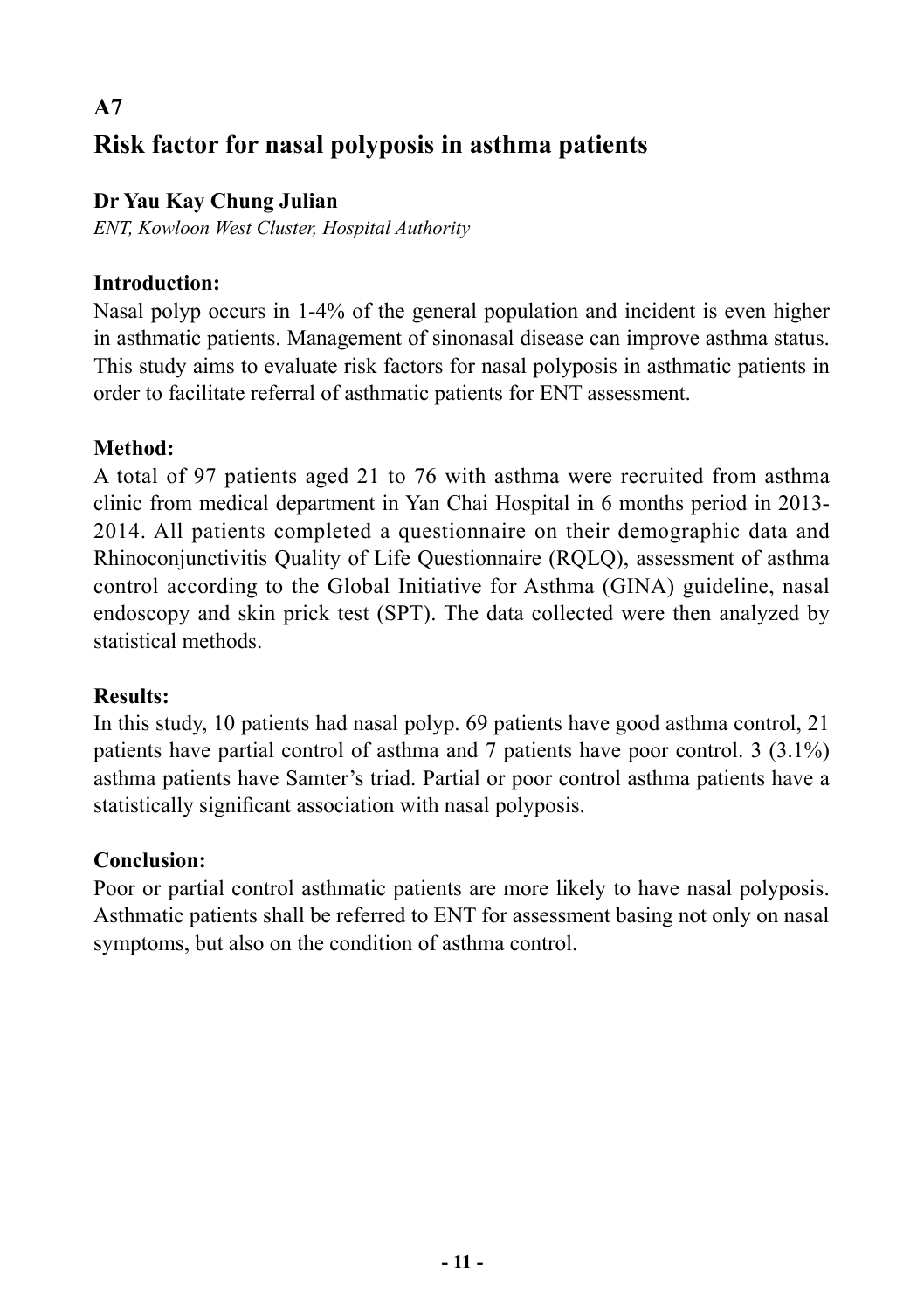### **Intratympanic steroid injection for sudden sensorineural hearing loss: comparison of 2 regimens**

### **Dr Sylvia Suet-Ying Yu**

*ENT, Hong Kong West Cluster, Hospital Authority*

### **Background and Objective:**

Systemic steroid is widely used for treatment of idiopathic sudden sensorineural hearing loss. However, there are situations that some patients fail to recover after a course of systemic steroid or the use of systemic steroid is contraindicated. Some studies showed that the use of intratympanic steroid therapy may be of benefit. Yet, the ideal dosage and frequency of administration of intratympanic steroid therapy is controversial.

This study aim to investigate whether 4 doses of intratympanic steroid injection given twice weekly is more effective than 3 doses of intratympanic steroid injected weekly for primary and salvage treatment of sudden sensorineural hearing loss.

### **Study Design:**

Retrospective, Case control study

### **Methods:**

From April 2013 to July 2014, 33 patients with sudden sensorineural hearing loss were recruited to receive 4 doses of intratympanic steroid injection given twice weekly (Arm A). 19 of them had intratympanic steroid injection as primary treatment whereas 14 of them had it as salvage treatment after incomplete recovery from systemic steroid therapy. Data were also collected from a group of age- and sex-matched patients who received 3 doses of intratympanic steroid injection given weekly between March 2012 to March 2013 (Arm B). All patients received 0.5ml of 4mg/ml Dexamethasone for each intratympanic injection. The audiological outcomes of the two groups were compared. A significant hearing improvement is defined as at least 10 dB improvement in pure tone average of 500, 1000 and 2000 Hz.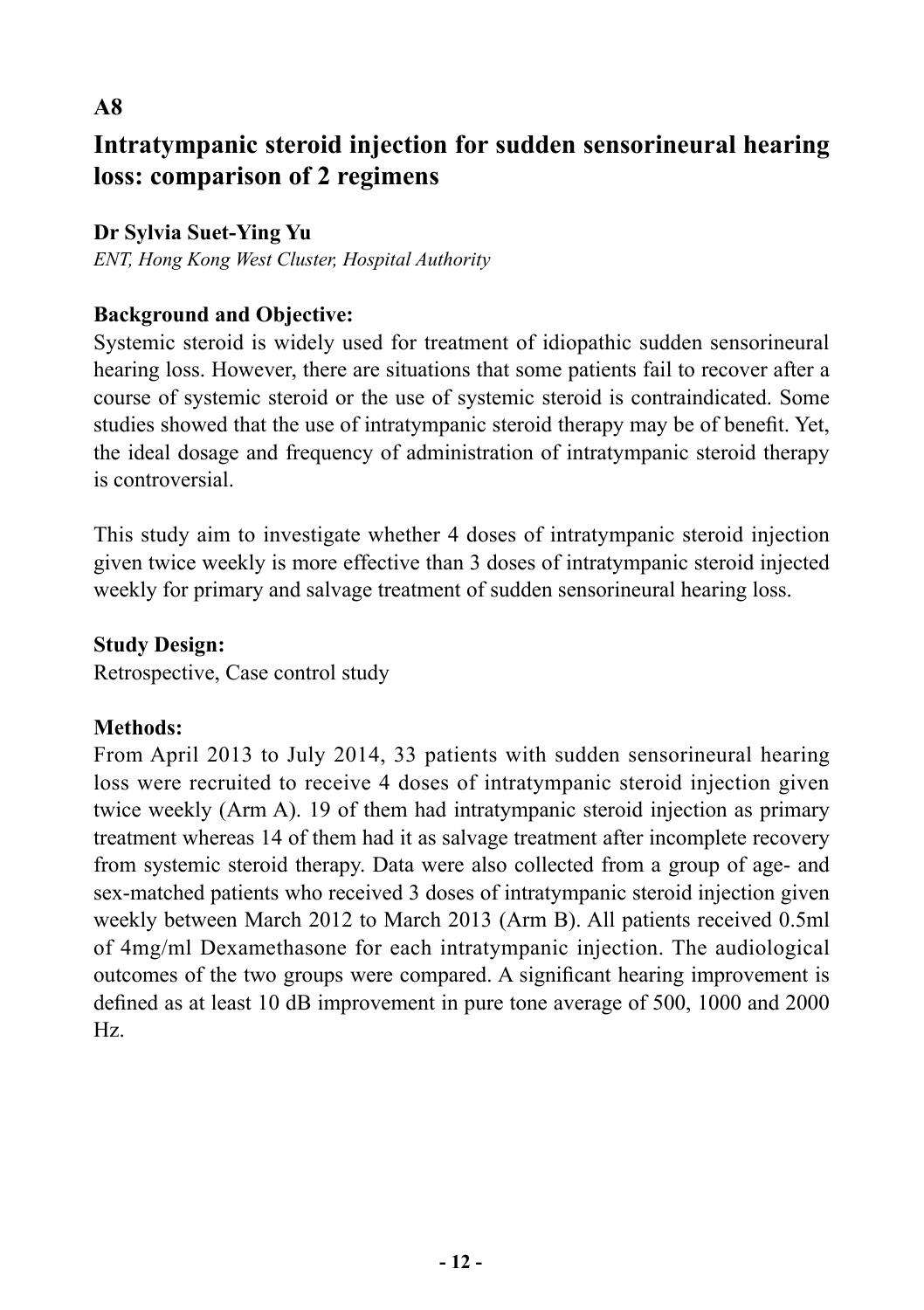### **Results:**

The mean pure tone average improvement after intratympanic steroid injection for all patients was 18.35dB. For those who received intratympanic steroid injection as primary treatment, 16 patients (84.2%) in Arm A had significant hearing improvement compared with only 10 patients  $(52.6\%)$  in Arm B (p=0.036). As salvage therapy, there was no significant difference in the pure tone average change between the two groups.

### **Conclusion:**

As primary treatment of sudden sensorineural hearing loss, more patients had significant hearing improvement with 4 doses of intratympanic steroid given twice weekly than 3 doses given weekly.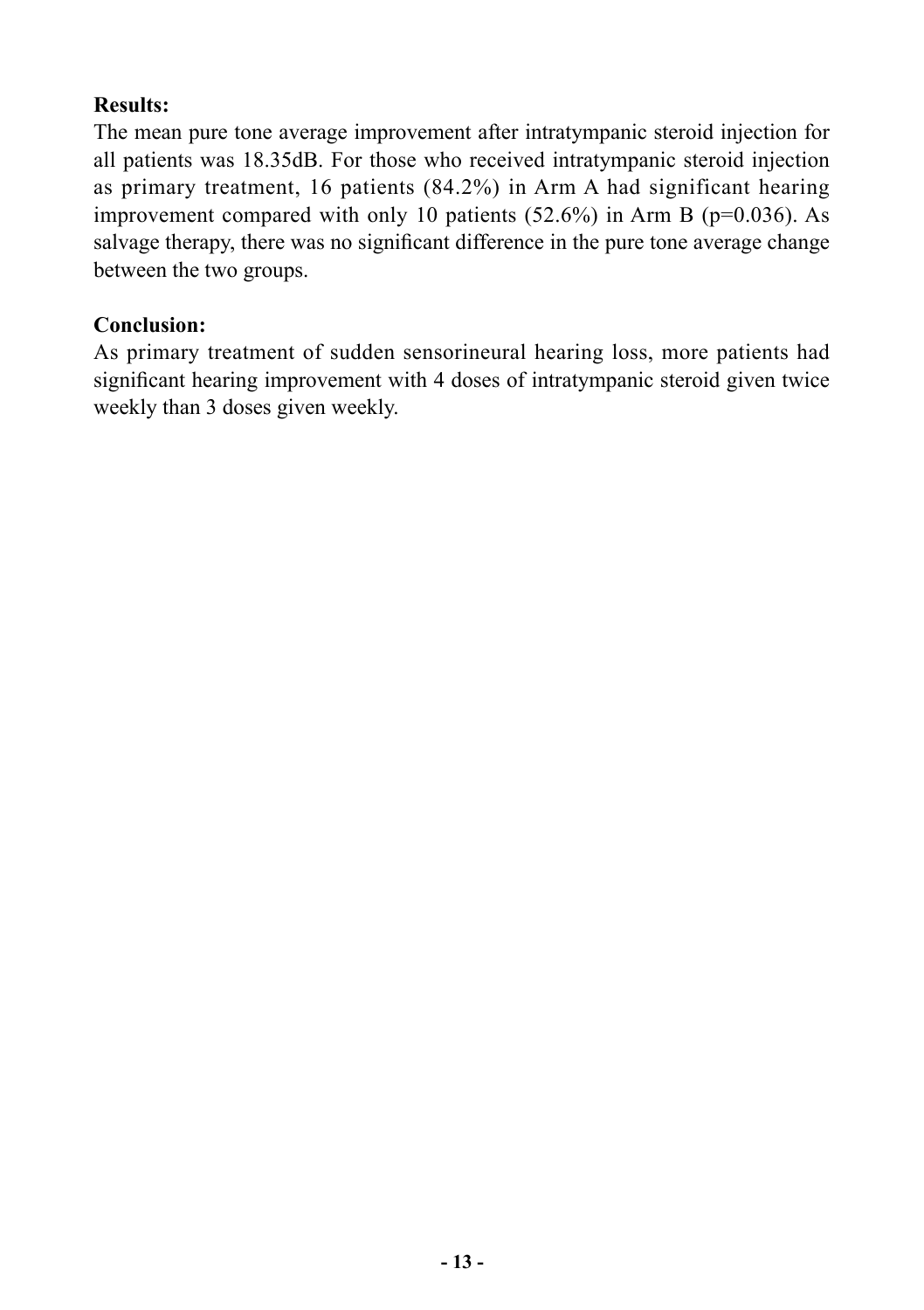**ACKNOWLEDGEMENT**

*(In Alphabetical Order)*



















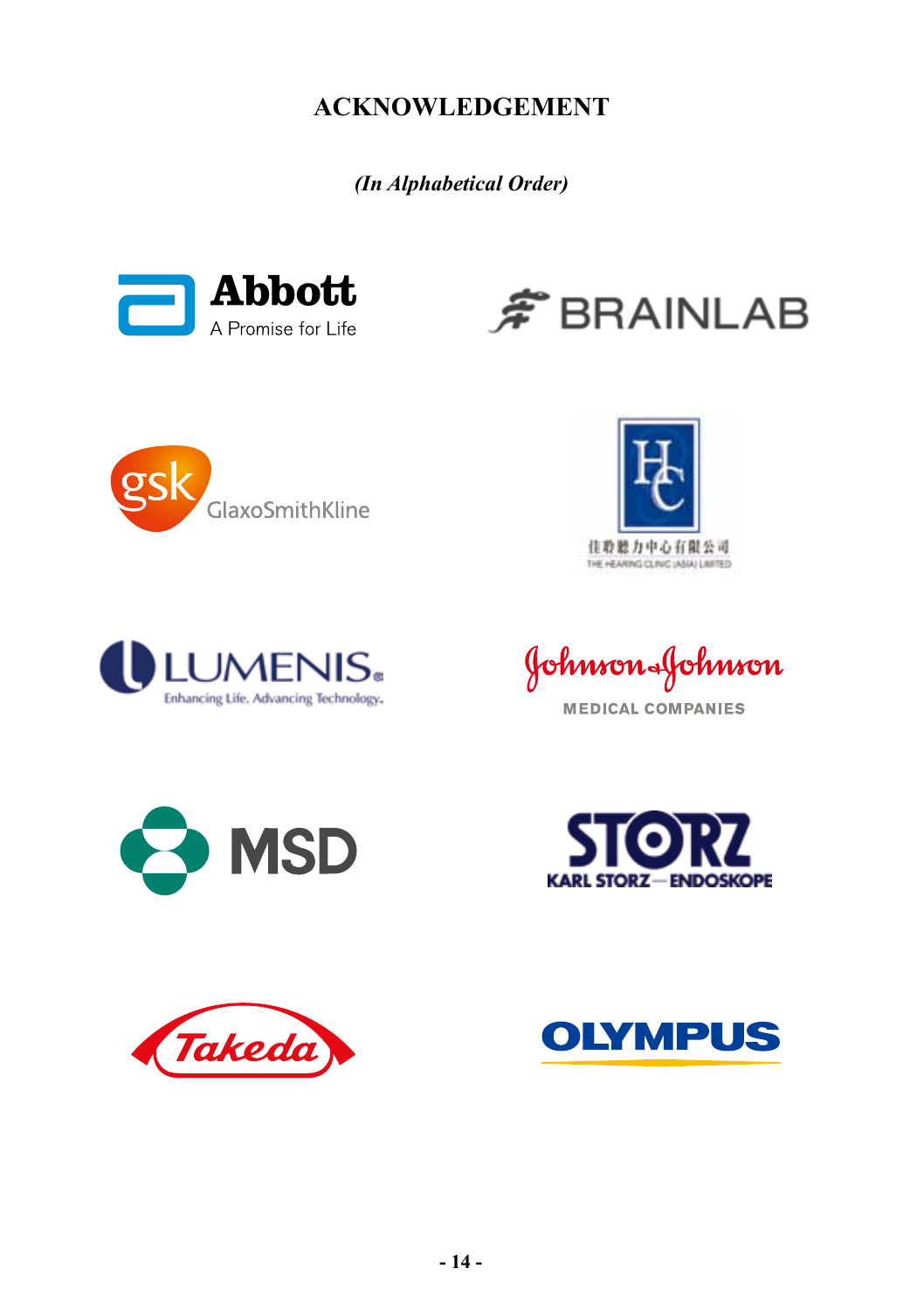